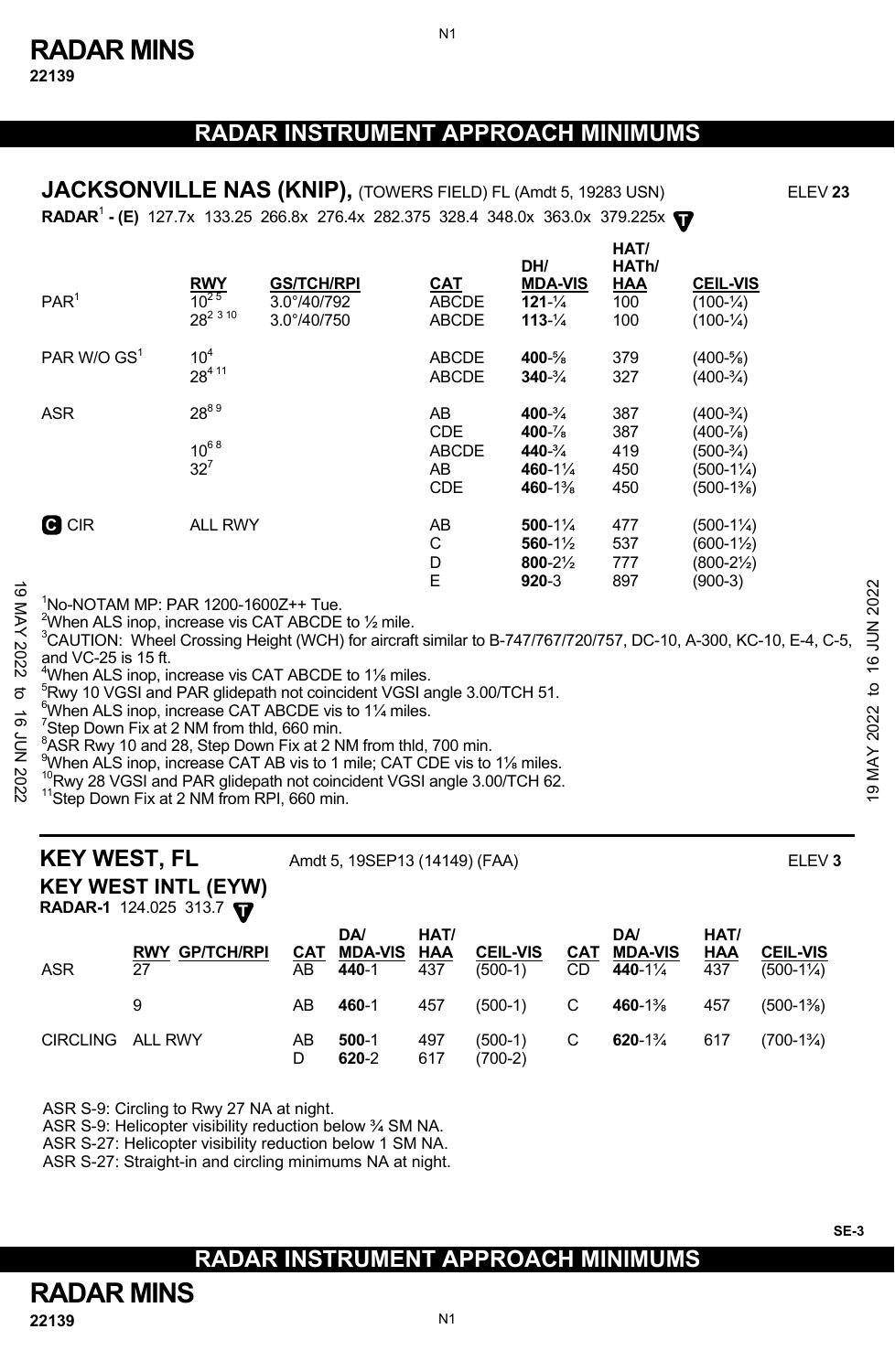## **KEY WEST NAS (BOCA CHICA FLD) (KNQX), Key West, FL**

Amdt 2 (20198) (USN) ELEV **6**

**T RADAR**<sup>1</sup>  **- (E)** 134.925x 284.67x 348.25x 317.575x

|                           | PAR <sup>2</sup>                 | <b>RWY</b><br>$8^{38}$<br>$4^9$<br>26                       | <b>GS/TCH/RPI</b><br>3.0°/43/813<br>3.0°/35/656<br>3.0°/45/849 | <b>CAT</b><br>ABCDE<br><b>ABCDE</b><br>ABCDE               | DH/<br><b>MDA-VIS</b><br>$104 - \frac{1}{4}$<br>$104 - \frac{1}{2}$<br>$106 - \frac{1}{2}$           | ,,,,,,<br>HATh/<br>HAT/<br>100<br>100<br>100         | <b>CEIL-VIS</b><br>$(100 - \frac{1}{4})$<br>$(100-1/2)$<br>$(100 - \frac{1}{2})$                                                                                  |                                 |
|---------------------------|----------------------------------|-------------------------------------------------------------|----------------------------------------------------------------|------------------------------------------------------------|------------------------------------------------------------------------------------------------------|------------------------------------------------------|-------------------------------------------------------------------------------------------------------------------------------------------------------------------|---------------------------------|
|                           | PAR W/O GS                       | $4^{13}$<br>26<br>$8^{413}$                                 |                                                                | <b>ABCDE</b><br><b>ABCDE</b><br>AB<br><b>CDE</b>           | $300 - 1\%$<br>340-1<br>440-%<br>440-3/4                                                             | 296<br>334<br>436<br>436                             | $(300-1\%)$<br>$(400-1)$<br>$(500-5/8)$<br>$(500-3/4)$                                                                                                            |                                 |
| $\vec{0}$                 | <b>ASR</b>                       | $32^{11}$<br>$4^{11}$<br>$8^{512}$<br>14<br>$22^{10}$<br>26 |                                                                | ABCDE<br>ABCDE<br>ABCDE<br>ABCDE<br>AB<br>CDE<br>AB<br>CDE | $340 - 1\frac{1}{4}$<br>$340 - 1\%$<br>420-3/4<br>420-11/4<br>460-11/4<br>460-1%<br>460-1%<br>460-1% | 336<br>336<br>416<br>416<br>454<br>454<br>454<br>454 | $(400-1\frac{1}{4})$<br>$(400-1\frac{1}{4})$<br>$(500-3/4)$<br>$(500-1\frac{1}{4})$<br>$(500-1\frac{1}{4})$<br>$(500-1\%)$<br>$(500-1\frac{1}{4})$<br>$(500-1\%)$ | 2022                            |
| $\frac{1}{2}$<br>202<br>ಠ | QCIR <sup>67</sup><br>PAR W/O GS | 4, 8, 26                                                    |                                                                | Α<br>$\sf B$<br>C<br>DE                                    | 460-1%<br>$500-1\%$<br>$500-1\frac{1}{2}$<br>560-2                                                   | 454<br>494<br>494<br>554                             | $(500-1\%)$<br>(500-11%)<br>$(500-1\frac{1}{2})$<br>$(600-2)$                                                                                                     | <b>NUN 91</b><br>$\overline{c}$ |
| ಕ<br>202 NOF              | <b>C</b> CIR ASR                 |                                                             |                                                                | Α<br>В<br>C<br>DE                                          | 460-11/4<br>$500 - 1\%$<br>$500-1\frac{1}{2}$<br>560-2                                               | 454<br>494<br>494<br>554                             | $(500-1\frac{1}{4})$<br>$(500-1\frac{1}{4})$<br>$(500-1\frac{1}{2})$<br>$(600-2)$                                                                                 | 2022<br><b>T9 MAY</b>           |
|                           | $1$ Opr 1200-0300Z++.            |                                                             |                                                                |                                                            |                                                                                                      |                                                      |                                                                                                                                                                   |                                 |

<sup>2</sup>No NOTAM preventative maint sked: PAR 1300-1700Z++ Wed.

 $3$ When ALS inop, increase vis CAT ABCDE to  $\frac{1}{2}$  mile.

 $^{4}$ When ALS inop, increase vis CAT AB to 1 mile, CDE to 1 $\frac{1}{4}$  miles.

When ALS inop, increase vis CAT ABCDE to 1¼ miles.

 $^{6}$ When circling from PAR W/O GS Rwy 4, increase CAT AB vis to 1<sup>1</sup>/<sub>8</sub> miles.

<sup>7</sup>When VGSI inop, circling not authorized to Rwys 14 and 22 at night.

 ${}^{8}$ WCH (Group 4: 18 ft) is less than the minimum height (20).

 $\frac{9}{3}$ WCH (Group 3: 16 ft, Group 4: 11 ft) is less than the minimum height (20).

 $1034:1$  visual area penetration by powerline up to 118' MSL, 3000' from thld; Roadway plus vehicle 713'

from thld up to 21' MSL. Visibility reduction by copters not authorized.<br><sup>11</sup>SDF at 2 NM from thld at or above 640' MSL.

<sup>12</sup>SDF at 2 NM from thld at or above 680' MSL.

<sup>13</sup>SDF at 2 NM from touchdown at or above 640' MSL.

**HAT/**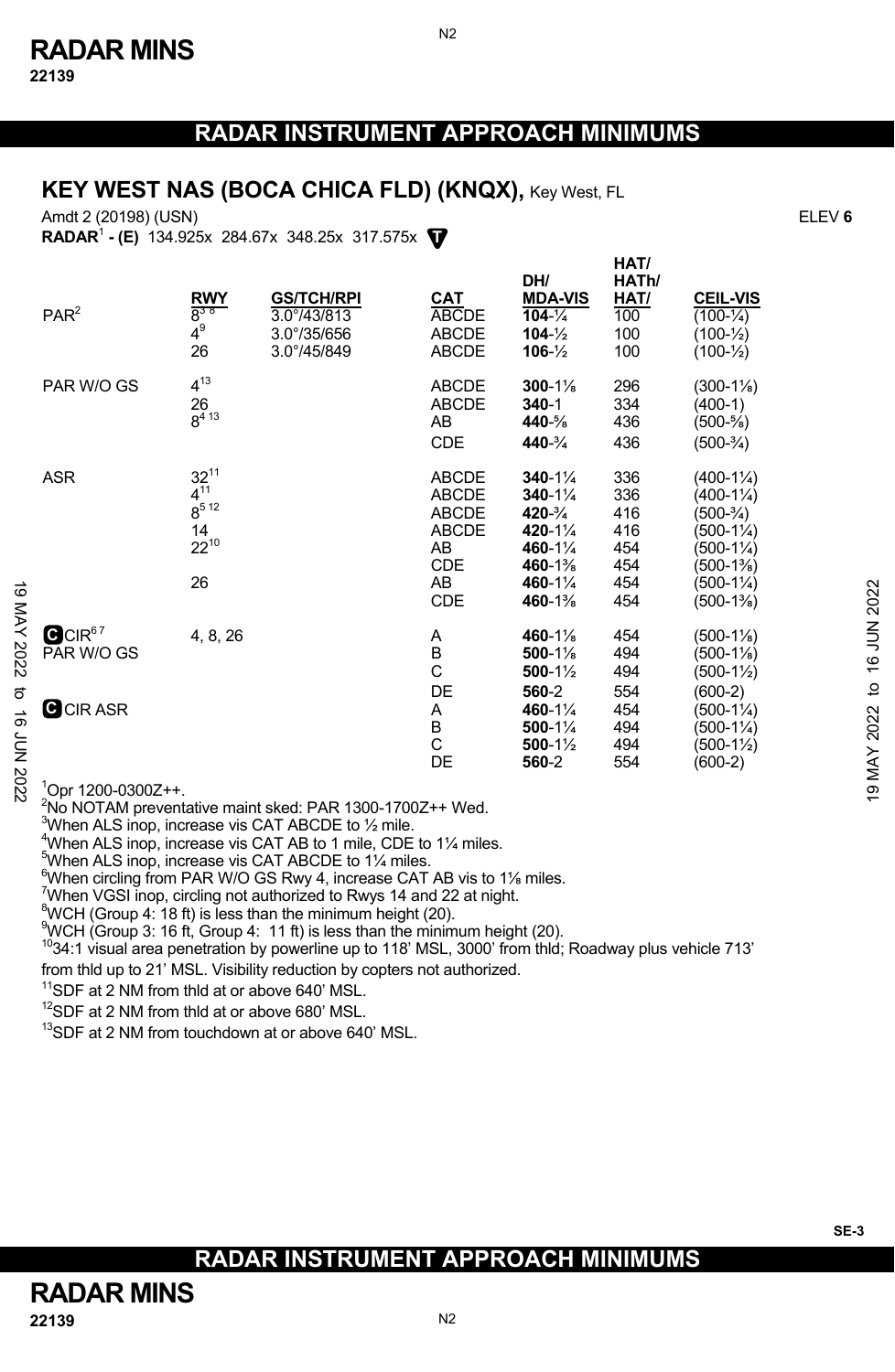N3

# **MAYPORT NS (ADM DAVID L. MC DONALD FLD) (KNRB),**

**T RADAR**<sup>1</sup>  **- (E)** 119.7x 125.525x 253.95x 257.875x 323.25x 355.6x 377.175 379.025x Mayport, FL Amdt 5 30DEC21 (22083) (USN)

**HAT/**

|                    | <b>PAR</b>                                                                                                                                                                                                                                                                                                                                                                                                                                                                                                                                                                                                                                                | <b>RWY</b><br>5<br>$23^{234}$<br>COP <sub>5</sub><br>COP $23^{23}$ | <b>GS/TCH/RPI</b><br>$3.0^{\circ}/47/887$<br>$3.0^{\circ}/50/937$<br>$3.0^{\circ}/47/887$<br>$3.0^{\circ}/50/937$ | CAT<br><b>ABCDE</b><br><b>ABCDE</b><br><b>COPTER</b><br><b>COPTER</b> | DH/<br><b>MDA-VIS</b><br>$212 - \frac{3}{4}$<br>$319 - 1$<br>$167 - \frac{1}{2}$<br>$319 - 1$ | <b>NAII</b><br>HATh/<br><u>HAA</u><br>200<br>304<br>155<br>304 | <b>CEIL-VIS</b><br>$(200-3/4)$<br>$(400-1)$<br>$(200 - \frac{1}{2})$<br>$(400-1)$ |                        |  |  |  |
|--------------------|-----------------------------------------------------------------------------------------------------------------------------------------------------------------------------------------------------------------------------------------------------------------------------------------------------------------------------------------------------------------------------------------------------------------------------------------------------------------------------------------------------------------------------------------------------------------------------------------------------------------------------------------------------------|--------------------------------------------------------------------|-------------------------------------------------------------------------------------------------------------------|-----------------------------------------------------------------------|-----------------------------------------------------------------------------------------------|----------------------------------------------------------------|-----------------------------------------------------------------------------------|------------------------|--|--|--|
|                    | PAR W/O GS                                                                                                                                                                                                                                                                                                                                                                                                                                                                                                                                                                                                                                                | 5 <sup>5</sup><br>$23^{34}$                                        |                                                                                                                   | AB<br><b>CDE</b><br>AB<br><b>CDE</b>                                  | 420-1<br>420-1%<br>420-1<br>420-1%                                                            | 408<br>408<br>405<br>405                                       | $(500-1)$<br>(500-11%)<br>(500-1)<br>$(500-1\%)$                                  |                        |  |  |  |
|                    | <b>ASR</b>                                                                                                                                                                                                                                                                                                                                                                                                                                                                                                                                                                                                                                                | $5^6$<br>$23^{34}$                                                 |                                                                                                                   | AB<br><b>CDE</b><br>AB<br><b>CDE</b>                                  | 440-1<br>440-1 $\frac{1}{4}$<br>$520 - 1$<br>520-1%                                           | 428<br>428<br>505<br>505                                       | $(500-1)$<br>$(500-1\frac{1}{4})$<br>(600-1)<br>$(600-1\%)$                       |                        |  |  |  |
| ಹ<br>MAY 2022      | <b>C</b> CIR<br>PAR W/O GS<br>ASR                                                                                                                                                                                                                                                                                                                                                                                                                                                                                                                                                                                                                         | $5 - 23^{37}$                                                      |                                                                                                                   | AB<br>С<br>D<br>E                                                     | 560-1<br>$560 - 1\frac{1}{2}$<br>620-2<br>$620 - 2\frac{1}{4}$                                | 545<br>545<br>605<br>605                                       | $(600-1)$<br>$(600-1\frac{1}{2})$<br>$(700-2)$<br>$(700-2\frac{1}{4})$            | 2022<br><b>ALIF 91</b> |  |  |  |
| ನ<br>ಕ<br>70N 2022 | 'No-NOTAM preventive maint ASR 1100-1500Z++ Tue., PAR 1100-1500Z++ Wed.<br>Mayport DASR unmto outside of publ fld hr.<br>Procedure is authorized only when the St. Johns River is clear of vessels from the mouth of Haulover<br>Creek to St. Johns Point. ATC will advise aircraft on final approach if a conflict is present and coordinate a<br>missed approach as required. Does not apply to practice approaches in VMC.<br><sup>3</sup> Vessels with masts up to 150' transitioning the St. Johns River within 1 NM of Rwy 23 thld.<br><sup>4</sup> Visibility reduction by helicopters NA.<br><sup>5</sup> Step Down Fix at 2 NM from TD, 640 min. |                                                                    |                                                                                                                   |                                                                       |                                                                                               |                                                                |                                                                                   |                        |  |  |  |

 $5$ Step Down Fix at 2 NM from TD, 640 min.

 $6$ Step Down Fix at 3 NM from thld, 1020 min.

 $\mathrm{7}$ CAUTION: When Rwy 23 VGSI inop, circling to Rwy 23 NA at night, unless station has an approved observer monitoring marine traffic in the St. Johns River channel.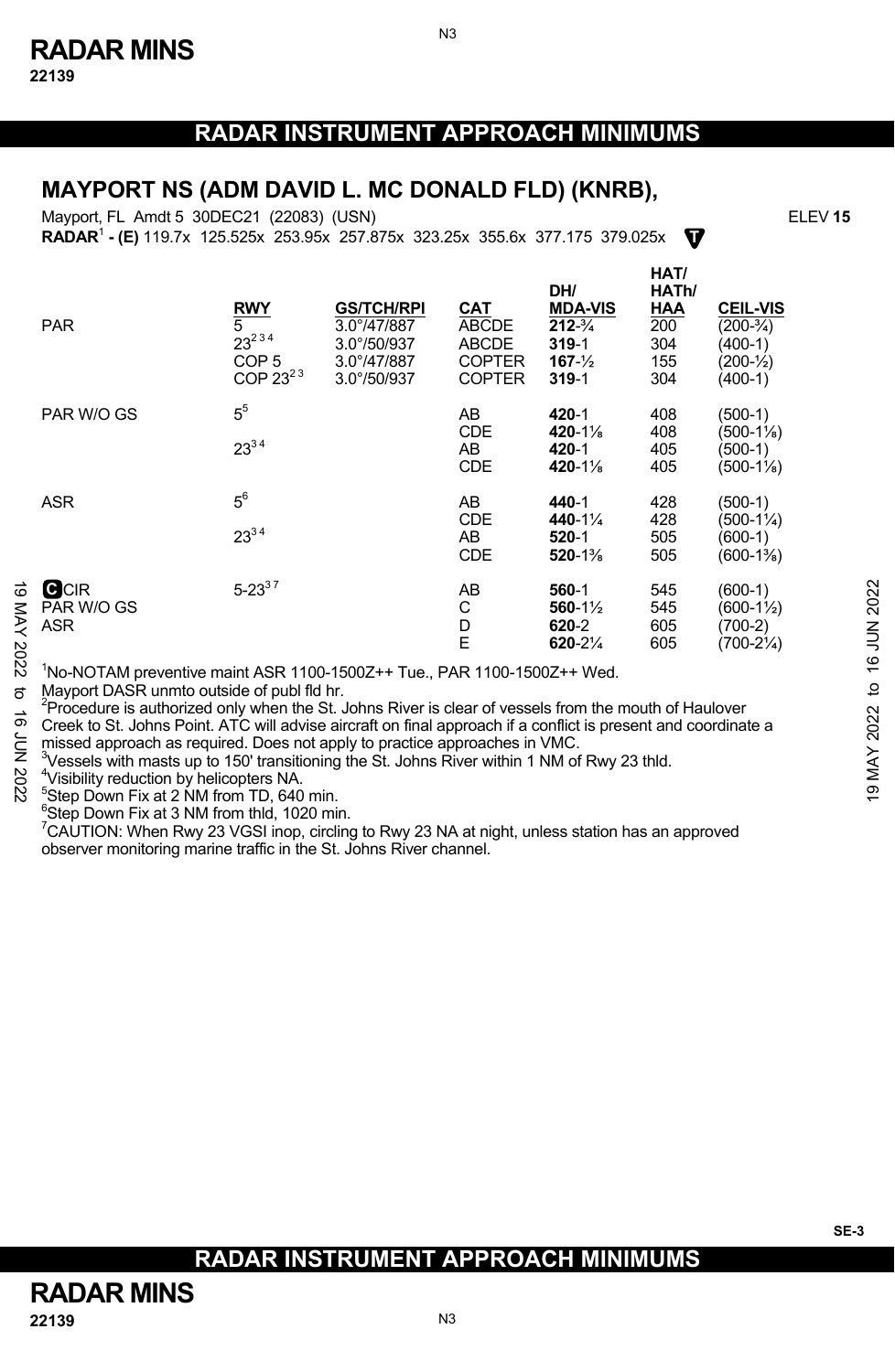N4

# **PENSACOLA NAS (FORREST SHERMAN FLD) (KNPA),** Pensacola, FL

Amdt 4 02DEC21 (21336) (USN) ELEV **28** 

**RADAR**<sup>1</sup>  **- (E)** 128.25 239.05 285.625 288.325 305.2 314.0 318.8 348.725 383.8 **T**

|                         |                     | <b>RWY</b>        | <b>GS/TCH/RPI</b> | CAT          | DH/<br><b>MDA-VIS</b> | HAT/<br>HATh/<br><b>HAA</b> | <b>CEIL-VIS</b>       |                            |
|-------------------------|---------------------|-------------------|-------------------|--------------|-----------------------|-----------------------------|-----------------------|----------------------------|
|                         | <b>PAR</b>          | $7L^2$            | 3.0°/55/1071      | <b>ABCDE</b> | $123 - \frac{1}{4}$   | 100                         | $(100 - \frac{1}{4})$ |                            |
|                         |                     | $\mathbf{1}$      | 3.0°/50/954       | <b>ABCDE</b> | $128 - \frac{1}{2}$   | 100                         | $(100-1/2)$           |                            |
|                         |                     | 7R                | 3.0°/50/952       | ABCDE        | $125 - \frac{1}{2}$   | 100                         | $(100 - \frac{1}{2})$ |                            |
|                         |                     | 19                | 3.0°/50/901       | ABCDE        | $122 - \frac{1}{2}$   | 100                         | $(100 - \frac{1}{2})$ |                            |
|                         |                     | 25L               | 3.0°/50/954       | <b>ABCDE</b> | $122 - \frac{1}{2}$   | 100                         | $(100 - \frac{1}{2})$ |                            |
|                         |                     | 25R               | 3.0°/50/930       | <b>ABCDE</b> | $121 - \frac{1}{2}$   | 100                         | $(100 - \frac{1}{2})$ |                            |
|                         | PAR W/O GS          | $7L^3$            |                   | <b>ABCDE</b> | $360 - \frac{1}{2}$   | 337                         | $(400-1/2)$           |                            |
|                         |                     | 7R                |                   | <b>ABCDE</b> | $360 - 1$             | 335                         | $(400-1)$             |                            |
|                         |                     | 1                 |                   | <b>ABCDE</b> | $360 - 1$             | 332                         | $(400-1)$             |                            |
|                         |                     | 19 <sup>4</sup>   |                   | <b>ABCDE</b> | 400-1                 | 378                         | $(400-1)$             |                            |
|                         |                     | 25L               |                   | AB           | 420-1                 | 398                         | $(400-1)$             |                            |
|                         |                     |                   |                   | CDE          | 420-1%                | 398                         | $(400-1\%)$           |                            |
|                         |                     | 25R               |                   | AB           | 420-1                 | 399                         | $(400-1)$             |                            |
| ಠ                       |                     |                   |                   | CDE          | 420-1%                | 399                         | $(400-1\%)$           |                            |
|                         | PAR W/O GS          | 7R                |                   | AB           | $360 - 1$             | 335                         | $(400-1)$             |                            |
|                         | <b>SIDESTEP</b>     |                   |                   | C            | $360 - 1\frac{1}{2}$  | 335                         | $(400-1\frac{1}{2})$  |                            |
|                         |                     |                   |                   | DE           | 360-2                 | 335                         | $(400-2)$             |                            |
|                         |                     | 25L               |                   | AB           | 420-1                 | 398                         | $(400-1)$             |                            |
|                         |                     |                   |                   | C            | 420-11/2              | 398                         | $(400-1\frac{1}{2})$  |                            |
|                         |                     |                   |                   | DE           | 420-2                 | 398                         | $(400-2)$             |                            |
|                         | <b>ASR</b>          | $7L^5$            |                   | AB           | 480-1/2               | 457                         | $(500 - \frac{1}{2})$ |                            |
|                         |                     |                   |                   | CDE          | 480-%                 | 457                         | $(500 - %)$           |                            |
| 2202 NOL 91 01 2202 YAM |                     | 7R                |                   | AB           | 480-1                 | 455                         | $(500-1)$             | 19 MAY 2022 to 16 JUN 2022 |
|                         |                     |                   |                   | CDE          | 480-1%                | 455                         | $(500-1\%)$           |                            |
|                         |                     | 1                 |                   | AB           | 460-1                 | 432                         | $(500-1)$             |                            |
|                         |                     |                   |                   | CDE          | 460-11/4              | 432                         | $(550-1\%)$           |                            |
|                         |                     | 19 <sup>6</sup>   |                   | AB           | 480-1                 | 458                         | $(500-1)$             |                            |
|                         |                     |                   |                   | CDE          | 480-1%                | 458                         | $(500-1\%)$           |                            |
|                         |                     | $25L^6$           |                   | AB           | 480-1                 | 458                         | $(500-1)$             |                            |
|                         |                     |                   |                   | CDE          | 480-1%                | 458                         | $(500-1\%)$           |                            |
|                         |                     | $25R^6$           |                   | AB           | 480-1                 | 459                         | $(500-1)$             |                            |
|                         |                     |                   |                   | CDE          | 480-1%                | 459                         | $(500-1\%)$           |                            |
|                         | <b>ASR SIDESTEP</b> | $7R^7$            |                   | AB           | 480-1                 | 455                         | $(500-1)$             |                            |
|                         |                     |                   |                   | C            | 480-11/2              | 455                         | $(500-1\frac{1}{2})$  |                            |
|                         |                     |                   |                   | DE           | 480-2                 | 455                         | $(500-2)$             |                            |
|                         |                     | $25 \mathsf{L}^8$ |                   | AB<br>C      | 480-1                 | 458                         | $(500-1)$             |                            |
|                         |                     |                   |                   |              | 480-1½                | 458                         | $(500-1\frac{1}{2})$  |                            |
|                         |                     |                   |                   | DE           | 480-2                 | 458                         | $(500-2)$             |                            |
|                         | <b>GCIR</b>         | All Rwy           |                   | AB           | 520-1                 | 492                         | $(500-1)$             |                            |
|                         |                     |                   |                   | C            | $540 - 1\frac{1}{2}$  | 512                         | $(600-1\frac{1}{2})$  |                            |
|                         |                     |                   |                   | DE           | 580-2                 | 552                         | $(600-2)$             |                            |
|                         |                     |                   |                   |              |                       |                             |                       |                            |

## **22139** N4 **RADAR MINS**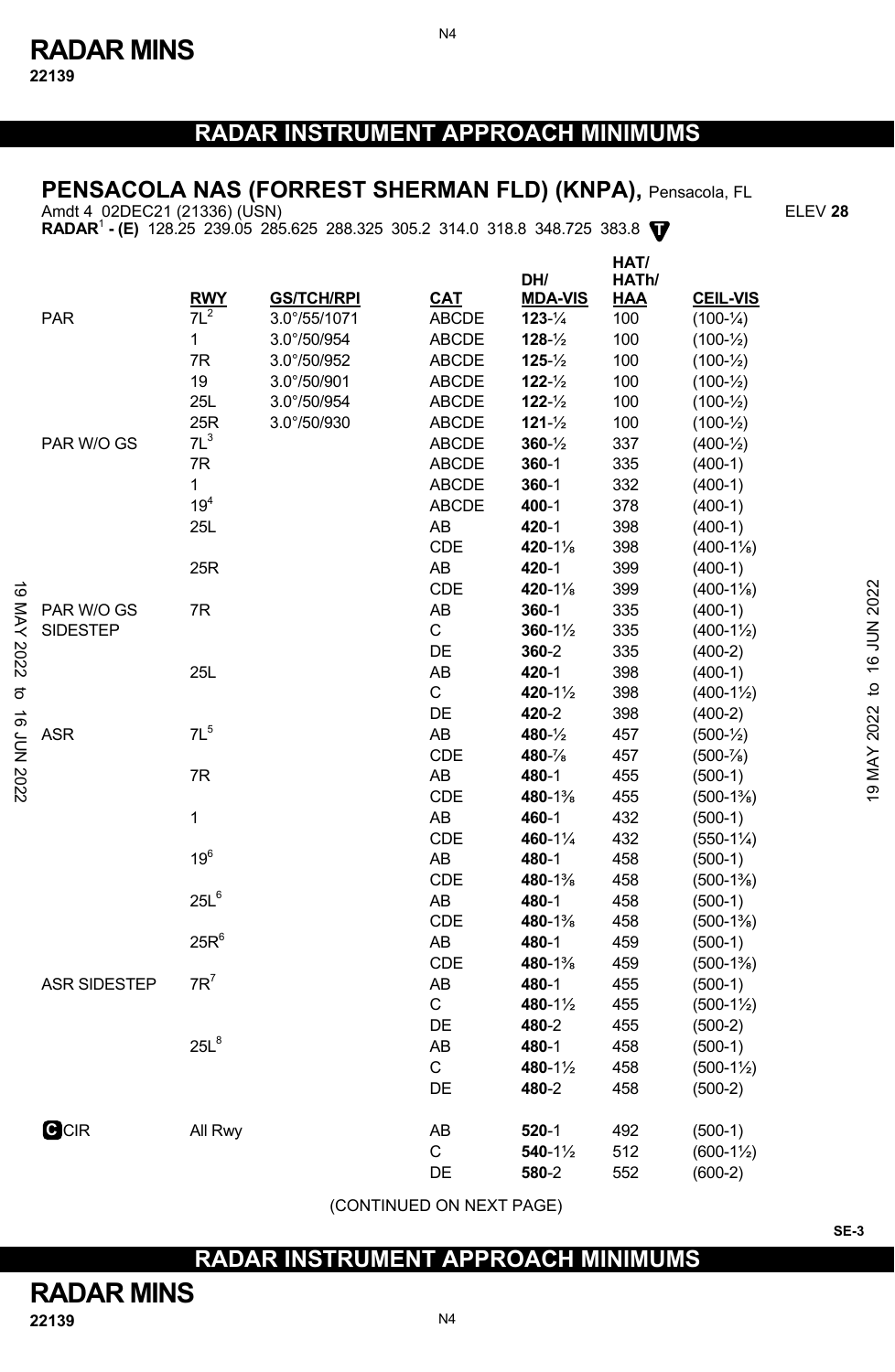N5

## **PENSACOLA NAS (FORREST SHERMAN FLD)** (Continued)

1 No-NOTAM MP: PAR 1400-1800Z++ Sat.

When ALS inop, increase CAT ABCDE vis to  $\frac{1}{2}$  mile. When ALS inop, increase CAT ABCDE vis to 1 mile. Step Down Fix (SDF) at 2 NM from touchdown at or above 660' MSL. <sup>5</sup>When ALS inop, increase CAT AB vis to 1 mile, CAT CDE vis to 1<sup>36</sup> mile.<br><sup>6</sup>Step Doug Fix (SDE) at 2 NM from nay threshold at a shows 700' MSL Step Down Fix (SDF) at 2 NM from rwy threshold at or above 700' MSL.

 $^7$ Sidestep within 2.5 DME of NPA TACAN (1.73 NM from thld).<br><sup>8</sup>Sidestep within 2.5 DME of NPA TACAN (1.04 NM from thld). <sup>8</sup>Sidestep within 2.5 DME of NPA TACAN (1.94 NM from thld).

# **TALLAHASSEE, FL** Amdt 6B, 20JUN2019 (19171) (FAA) ELEV **<sup>83</sup>**

**TALLAHASSEE INTL (TLH)**

**T A RADAR-1** 135.8 317.4

|                           |                   | . .                                                                                                        |     |                     |      |                       |            |                |      |                      |                               |
|---------------------------|-------------------|------------------------------------------------------------------------------------------------------------|-----|---------------------|------|-----------------------|------------|----------------|------|----------------------|-------------------------------|
|                           |                   |                                                                                                            |     | DA/                 | HAT/ |                       |            | <b>DA</b>      | HAT/ |                      |                               |
|                           |                   | <b>GP/TCH/RPI</b><br><b>RWY</b>                                                                            | CAT | <b>MDA-VIS</b>      | HAA  | <b>CEIL-VIS</b>       | <u>CAT</u> | <b>MDA-VIS</b> | HAA  | <b>CEIL-VIS</b>      |                               |
|                           | <b>ASR</b>        | 36                                                                                                         | AB  | 460/24              | 398  | $(400-1/2)$           | CD         | 460/35         | 398  | $(400-3/4)$          |                               |
|                           |                   | 27                                                                                                         | AB  | 480/24              | 422  | $(500 - \frac{1}{2})$ | CD         | 480/40         | 422  | $(500-3/4)$          |                               |
| ಹ                         |                   | 9                                                                                                          | AB  | 500/55              | 435  | $(500-1\%)$           | CD         | $500-1\%$      | 435  | $(500-1\frac{1}{4})$ | 2022                          |
| XAN                       |                   | 18                                                                                                         | AB  | 560-1               | 477  | $(500-1)$             | CD         | 560-1%         | 477  | $(500-1\%)$          |                               |
| 2022                      | <b>G</b> CIRCLING | <b>ALL RWY</b>                                                                                             | A   | 580-1               | 497  | $(500-1)$             | В          | 600-1          | 517  | $(600-1)$            | <b>NTT 91</b>                 |
|                           |                   |                                                                                                            | C   | 640-1 $\frac{1}{2}$ | 557  | $(600-1\frac{1}{2})$  | D          | 800-21/4       | 717  | $(800-2\frac{1}{4})$ |                               |
| ಕ<br>ಹೆ<br>ξ<br>Σ<br>2022 |                   | When control tower closed. ASR NA.<br>Rwy 9 helicopter visibility reduction below RVR 4000 not authorized. |     |                     |      |                       |            |                |      |                      | ٩,<br>2022<br><b>MAY</b><br>6 |

**SE-3**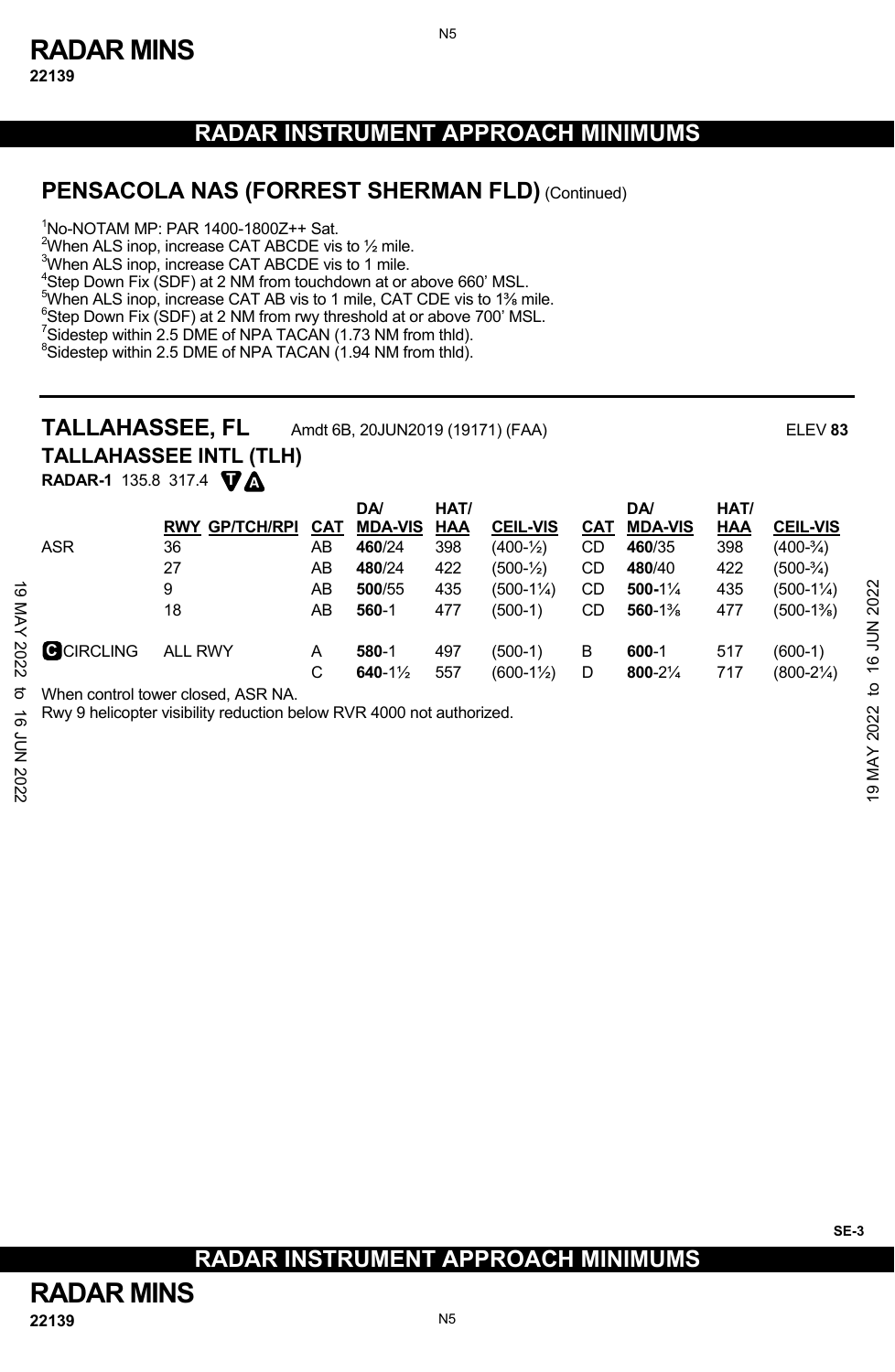**22139** 

## **RADAR INSTRUMENT APPROACH MINIMUMS**

N6

**HAT/ RADAR**<sup>2</sup>  **- (E)** 125.2 392.1 (N above 5000') 120.825 379.3 (N below 5000') 124.15 338.35 (S above 5000') **T** 119.775 317.45 (S below 5000') **TYNDALL AFB (KPAM),** (Panama City) FL Amdt 3 21APR22 (22111) (USAF) ELEV **17**

|             | PAR <sup>1</sup>                                                                                                                                                                                                                                                                                                                                                                                                                                                            | <b>RWY</b><br>14L <sup>3</sup><br>$32R^3$<br>$14R^5$<br>$32L^6$ | <b>GS/TCH/RPI</b><br>2.5°/50/1182<br>2.5°/50/1145<br>$2.5^{\circ}/36/815$<br>2.5°/41/940 | CAT<br><b>ABCDE</b><br><b>ABCDE</b><br>ABCDE<br><b>ABCDE</b>                 | DH/<br><b>MDA-VIS</b><br>214/24<br>214/24<br>$215 - \frac{3}{4}$<br>$217 - \frac{3}{4}$               | HAI/<br>HATh/<br>HAA<br>200<br>200<br>200<br>200     | <b>CEIL-VIS</b><br>$(200 - \frac{1}{2})$<br>$(200 - \frac{1}{2})$<br>$(200-3/4)$<br>$(200-3/4)$                             |                       |  |  |
|-------------|-----------------------------------------------------------------------------------------------------------------------------------------------------------------------------------------------------------------------------------------------------------------------------------------------------------------------------------------------------------------------------------------------------------------------------------------------------------------------------|-----------------------------------------------------------------|------------------------------------------------------------------------------------------|------------------------------------------------------------------------------|-------------------------------------------------------------------------------------------------------|------------------------------------------------------|-----------------------------------------------------------------------------------------------------------------------------|-----------------------|--|--|
|             | ASR <sup>1</sup>                                                                                                                                                                                                                                                                                                                                                                                                                                                            | 14L <sup>4</sup><br>32R <sup>4</sup><br>14 <sub>R</sub><br>32L  |                                                                                          | AB<br><b>CDE</b><br>AB<br><b>CDE</b><br>AB<br><b>CDE</b><br>AB<br><b>CDE</b> | 480/24<br>480/50<br>480/24<br>480/50<br>480-1<br>480-1 <sup>3</sup> / <sub>8</sub><br>480-1<br>480-1% | 466<br>466<br>466<br>466<br>465<br>465<br>463<br>463 | $(500 - \frac{1}{2})$<br>(500-1)<br>$(500 - \frac{1}{2})$<br>$(500-1)$<br>$(500-1)$<br>(500-1%)<br>$(500-1)$<br>$(500-1\%)$ |                       |  |  |
| 19 MAY 2022 | <b>G</b> CIR                                                                                                                                                                                                                                                                                                                                                                                                                                                                | All Rwy                                                         |                                                                                          | AB<br>C<br>D<br>E                                                            | $540-1$<br>$540 - 1\frac{1}{2}$<br>580-2<br>$620 - 2\frac{1}{4}$                                      | 523<br>523<br>563<br>603                             | $(600-1)$<br>$(600-1\frac{1}{2})$<br>$(600-2)$<br>$(700-2\frac{1}{4})$                                                      | 16 JUN 2022           |  |  |
| 2<br>ಕ<br>È | <sup>1</sup> When ASR out PAR not avbl.<br>$^2$ No-NOTAM preventive maint sked: DASR/STARS 0930-1130Z++ Mon-Fri. PAR 1200-1400Z++ Mon-Fri.<br>$3$ When ALS inop, increase RVR to 40 and vis to $\frac{3}{4}$ mile.<br>$\overline{c}$<br><sup>4</sup> When ALS inop, increase CAT AB RVR to 55 and vis to 1 mile, CAT CDE vis to 1% miles.<br>2022<br><sup>5</sup> CAUTION: Height Group 3 WCH 16', Height Group 4 WCH 11'.<br><sup>6</sup> CAUTION: Height Group 4 WCH 16'. |                                                                 |                                                                                          |                                                                              |                                                                                                       |                                                      |                                                                                                                             |                       |  |  |
| 202         |                                                                                                                                                                                                                                                                                                                                                                                                                                                                             |                                                                 | <b>WHITING FLD NAS-NORTH (KNSE), Milton, FL</b>                                          |                                                                              |                                                                                                       |                                                      |                                                                                                                             | MAY<br>$\overline{9}$ |  |  |

#### **WHITING FLD NAS-NORTH (KNSE),** Milton, FL

Amdt 6 10SEP20 (20254) (USN)ELEV **199**

**RADAR<sup>1</sup> - Ctc PENSACOLA APP CON (E)** 126.85 127.35 278.8 298.9  $\blacksquare$ 

|                               | <b>RWY</b>                      | <b>GS/TCH/RPI</b> | <u>CAT</u>                                       | DH/<br><b>MDA-VIS</b>                      | HAT/<br>HATh/<br><b>HAA</b> | <b>CEIL-VIS</b>                                            |
|-------------------------------|---------------------------------|-------------------|--------------------------------------------------|--------------------------------------------|-----------------------------|------------------------------------------------------------|
| <b>ASR</b>                    | $14^{246}$<br>$23^{4}$<br>$5^5$ |                   | <b>ABCDE</b><br><b>ABCDE</b><br>AB<br><b>CDE</b> | $520 - \%$<br>540-1<br>$620 - 1$<br>620-1% | 321<br>357<br>440<br>440    | $(400-5/8)$<br>$(400-1)$<br>(500-1<br>$(500-1\frac{1}{4})$ |
| $\mathbf{C}$ CIR <sup>3</sup> | 5, 14, 23, 32                   |                   | A<br>B<br>C<br>DE                                | $620 - 1$<br>660-1<br>680-1½<br>760-2      | 421<br>461<br>481<br>561    | (500-1)<br>(500-1)<br>$(500-1\frac{1}{2})$<br>$(600-2)$    |

<sup>1</sup>No-NOTAM preventive maint sked: Mon 1300-1700Z++; Apch only avbl dur NDZ opr hr.

<sup>2</sup>When ALS inop, increase vis CAT ABCDE to 1 mile.

 $\rm{^{3}C}$ ircling not authorized in sector SE of Rwy 5-23 and SW of Rwy 14-32.

 $\frac{4}{3}$ Vertical Descent Angle not coincident with VGSI angle.

<sup>5</sup>Step Down Fix at 3 NM from thld, 1180 min.

6 Step Down Fix at 2 NM from thld, 840 min.

## **RADAR INSTRUMENT APPROACH MINIMUMS**

# **RADAR MINS**